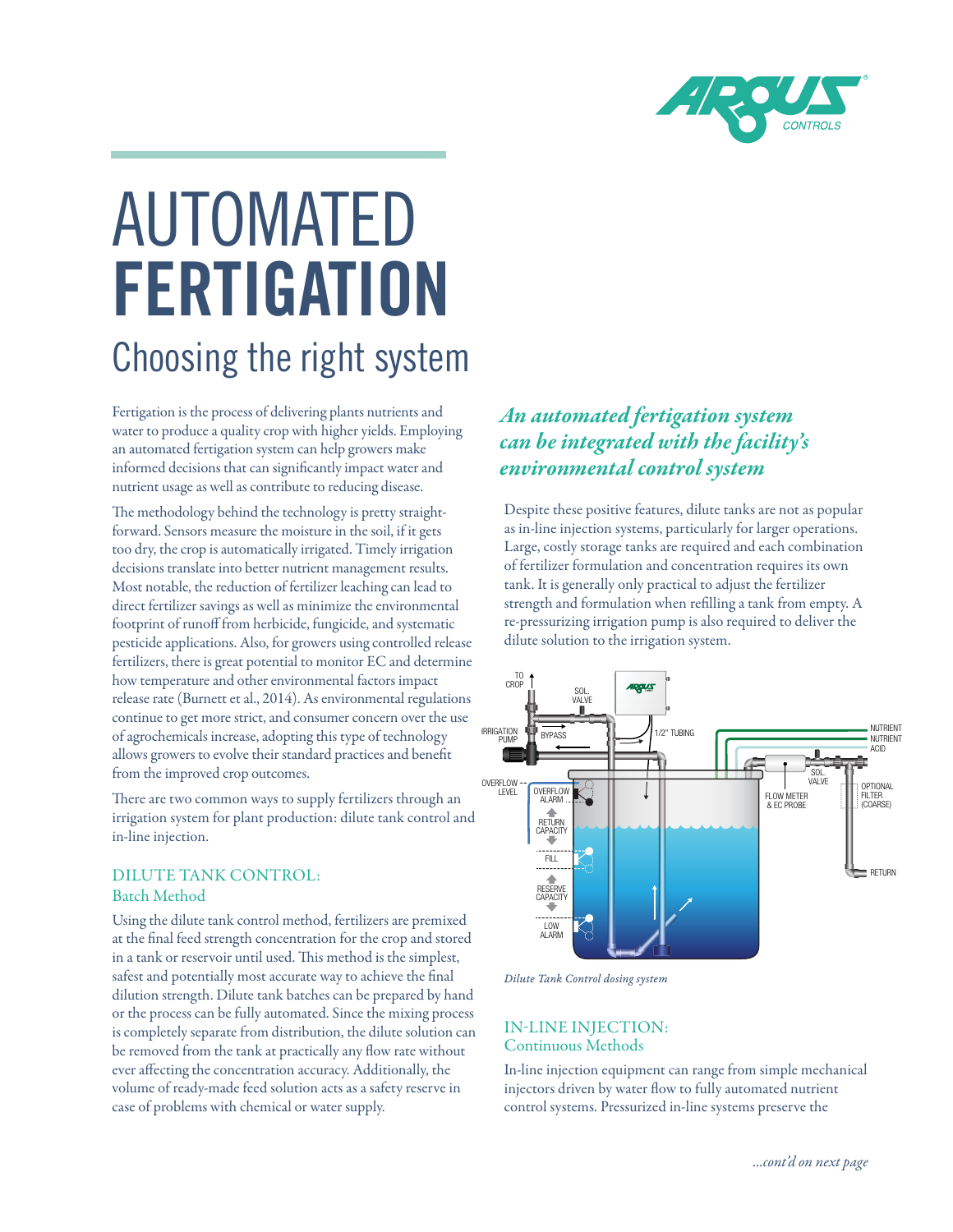

*Single-element nutrient dosing system*

pressure and flow characteristics of the water supply system, eliminating the need for a re-pressurizing pump. In contrast, atmospheric injection systems blend the fertilizer and water in a non-pressurized tank and require a re-pressurizing pump.

In-line injection is generally more popular than dilute tank systems since it does not require large holding tanks and they offer more flexibility. With in-line systems, concentrated stock solutions are continuously injected into the water stream as irrigation events are underway. Mixing usually occurs in the downstream section of the irrigation pipe or in a small mixing section of the injector. Injection volumes are based on system flow rates, electrical conductivity (EC) sensor feedback or a combination of the two.

*Some automated systems only manage the nutrient dosing equipment while other systems are capable of integrating irrigation scheduling with nutrient dosing activities.*

When automated injection controls are used, it is possible to rapidly change the dilute solution concentration by adding more or less stock materials relative to the water flow. This is useful if the feed strength needs to be adjusted throughout the day to match growing conditions or if the feed recipes or nutrient concentration need to be changed for various crops. In some instances the actual fertilizer formulation can be changed by either switching to different sets of stock tanks or employing a 'single-element' dosing design where

the individual fertilizer constituents are separated into several stock tanks. This enables an in-line injection system to operate in a multiplexing capacity, where the operator can simply 'dial-in' different feed recipes on the same irrigation system (although only one at a time).

In-line injection systems do have some weaknesses compared to dilute tank systems. Low buffer volumes and poor blending may result in dosing accuracy errors and poor final product uniformity. These problems can become more pronounced at low flow rates relative to the design flow rate. If, however, the system is well-designed, tuned and managed, prevention strategies within the software can counteract these issues. For example, the multi-feed injection system from Argus tracks EC and pH targets for each recipe to ensure accuracy and as a basis for automatic feed strength correction, alarm monitoring, and quality assurance. Rather than rely exclusively on typical deviation based closed loop control, Argus 'Feed Forward' software intelligence can achieve precision dosing at all design flow rates without any striping inaccuracies, settling times or feedback loop oscillations.

#### CONSIDERING AUTOMATED SYSTEMS

Whether you select dilute tank feeding or an in-line injection system there are a range of options for automating the nutrient dosing process. While automated dosing systems offer many management and productivity features, including reduced fertilizer and water runoff, and better crop quality, they do so at a higher cost and complexity.

#### Consider a Dilute Tank Control system when:

The whole crop can be administered with a single feed solution.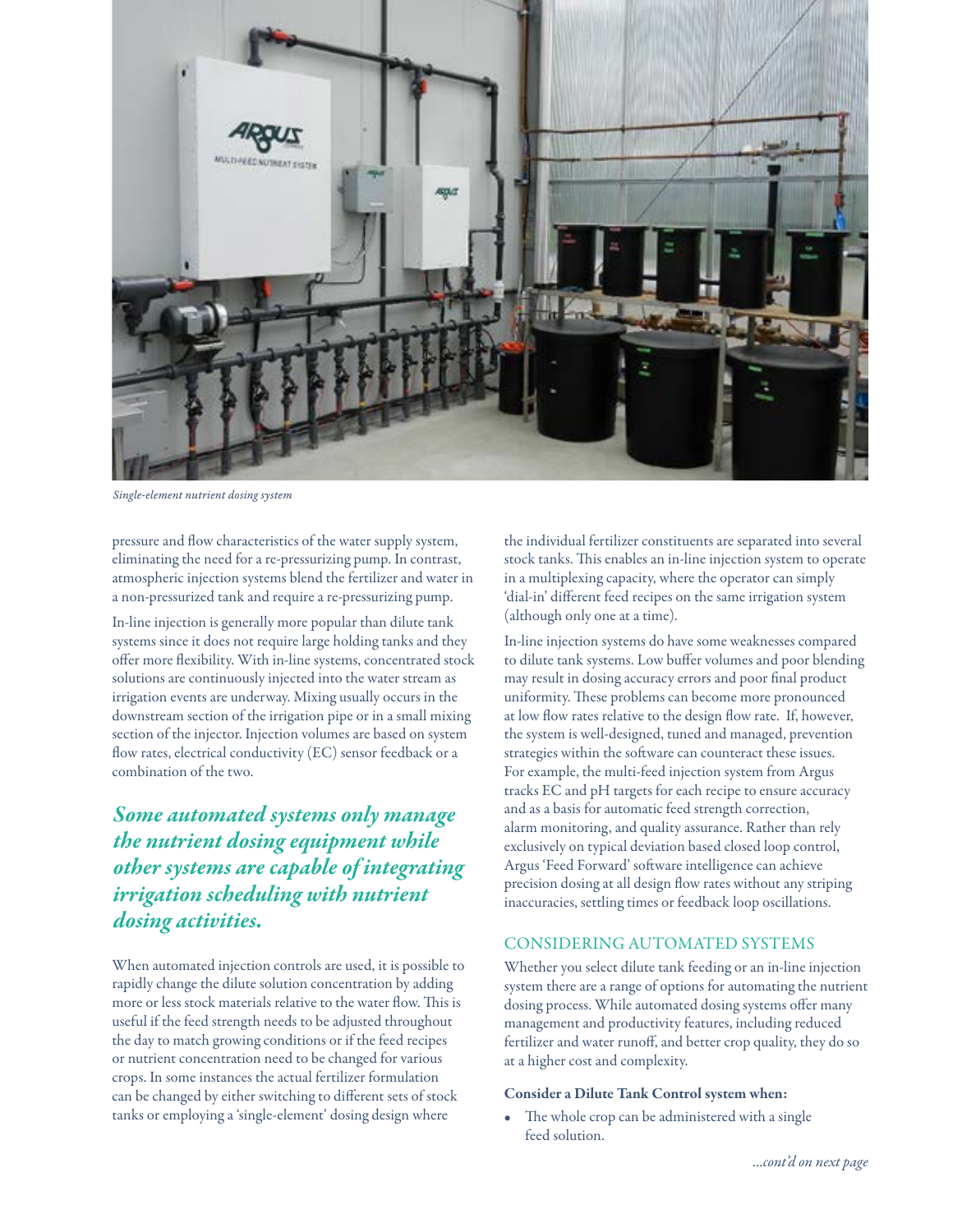- The dilute feed composition and strength (EC) does not change often.
- The pH of water does not need frequent adjustment.

#### Consider an In-Line Injection system when:

- Irrigation scheduling and nutrient dosing are integrated.
- Supplying more than one nutrient formulation on the same irrigation system (different crop requirements).
- The ability is needed to vary the feeding strength (EC) without having to prepare new stock solutions.

#### AUTOMATED FERTIGATION

Some automated systems only manage the nutrient dosing equipment while other systems are capable of integrating irrigation scheduling with nutrient dosing activities. An automated fertigation system can be integrated with the facility's environmental control system where it can be monitored and managed from a centralized user interface along with all the other controlled processes within the grow operation.

Fertigation systems vary with each application and should be capable of adapting to the design and operation of the overall facility. This may include controls and monitoring for:

- Tank levels
- EC
- pH
- Acid/base dosing equipment
- Water temperature
- Soil moisture levels
- Leaching rates (overdrain)
- Nutrient dosing equipment
- Pump controls
- Irrigation zone valves
- Line purging
- **Recirculation** management
- Water treatment equipment (filters, pasteurizers, ozone, UV, etc.)



*Argus A/B in-line injection system using two stock tanks*

#### REFERENCES:

Burnett, S., Van Iersel, M., Ferrarezi, R. S., Kang, J. G. and Dove, S. (2014) Gain greater control of fertilizer with automated Fertigation. Available at: http:// www.greenhousegrower.com/production/crop-inputs/gain-greater-control-offertilizer-with-automated-fertigation/ (Accessed: 1 December 2015).

Flood, D. (2013) Nutrient Dosing. Available at: http://www.gpnmag.com/ nutrient-dosing (Accessed: 15 March 2015).

Ling, P. (2013) Commercial Greenhouse Production: Component and System Development - OHIO STATE UNIVERSITY. Available at: http://www.reeis. usda.gov/web/crisprojectpages/0217279-commercial-greenhouse-productioncomponent-and-system-development.html (Accessed: 17 March 2015).

Van Iersel, M., Burnett, S. and Lea-Cox, J. (2014) Precision irrigation: How and why?. Available at: http://www.greenhousegrower.com/structuresequipment/precision-irrigation-how-and-why/ (Accessed: 1 December 2015).

For more information, contact **argus@arguscontrols.com**